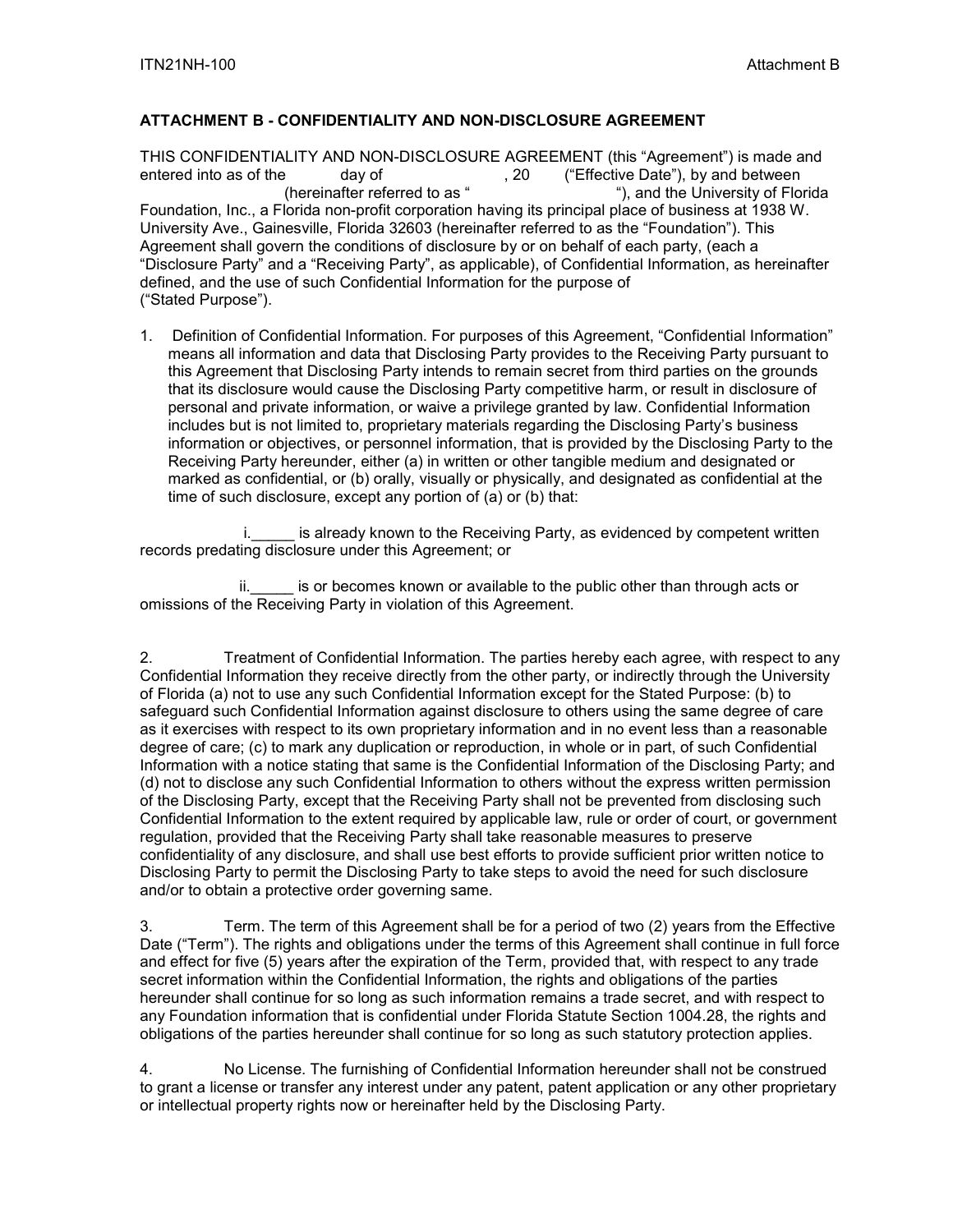5. Confidential Information Remains Disclosing Party's Property. All Confidential Information delivered by the Disclosing Party to the Receiving Party or its representatives pursuant to this Agreement shall be and remain the Disclosing Party's property.

6. Use of Logos, Marks, Etc. The parties agree that they will not use the name, logo, marks or trade names of the other party (or its affiliates), without limitation, in any press release or public announcement, or in the promotion of any product or service without the prior written consent of the Public Relations/Marketing Department of such party.

7. Return of Information. If (a) **Repeation** and Foundation have not achieved the Stated Purpose within twelve (12) months from the Effective Date, or within such other time period as the parties may agree to in writing, or if (b) either party breaches its duties or obligations under this Agreement, or (c) upon the expiration or termination of this Agreement, whichever occurs first, each party shall promptly return to the Disclosing Party or destroy, at the Disclosing Party's option, all documents and materials that embody or set forth the Disclosing Party's Confidential Information. The term "document" is used in its broadest sense and includes electronic information in the form of thumb drives, hard drives, disks, etc. The return of any Confidential Information shall be in addition to any other remedies available to the Disclosing Party for breach of this Agreement by the Receiving Party.

8. Governing Law. This Agreement shall be governed by, and construed and interpreted in accordance with, the laws of the State of Florida, without reference to conflict of laws principles.

9. Equitable Remedies. The parties agree that monetary damages will not be adequate to compensate for the unauthorized use or disclosure of Confidential Information and that injunctive relief, in addition to any other legal or equitable remedies, might be appropriate to prevent the use or disclosure of such Confidential Information.

10. Entire Agreement. This Agreement constitutes the entire and exclusive agreement between the parties with respect to the subject matter hereof and supersedes and cancels all previous agreements, commitments and writings in respect thereof. No modification or waiver of this Agreement may be accomplished without the written consent of both parties.

11. No Waiver. No failure or delay by either party in exercising any right, power or privilege hereunder shall operate as a waiver thereof, nor shall any single or partial exercise thereof preclude any other or further exercise thereof or the exercise of any right, power or privilege hereunder.

12. Counterparts. This Agreement may be executed in counterparts, each of which, when fully executed, shall be deemed to be an original, and shall suffice as proof of this Agreement.

13. Assignment. This Agreement is a personal, indivisible, nontransferable agreement and may not be assigned or transferred, except to an affiliate or subsidiary, in whole or in part.

14. Additional Agreements. No party to this Agreement shall be obligated to enter into any further agreement with the other. In the event

goes forward, and in the further event that such

involves the acceptance and administration of gifts by the Foundation from

, the terms and conditions of such future relationship between the Foundation and

shall be set forth in a separate written agreement(s), mutually agreed to by the parties, which shall supersede this Agreement.